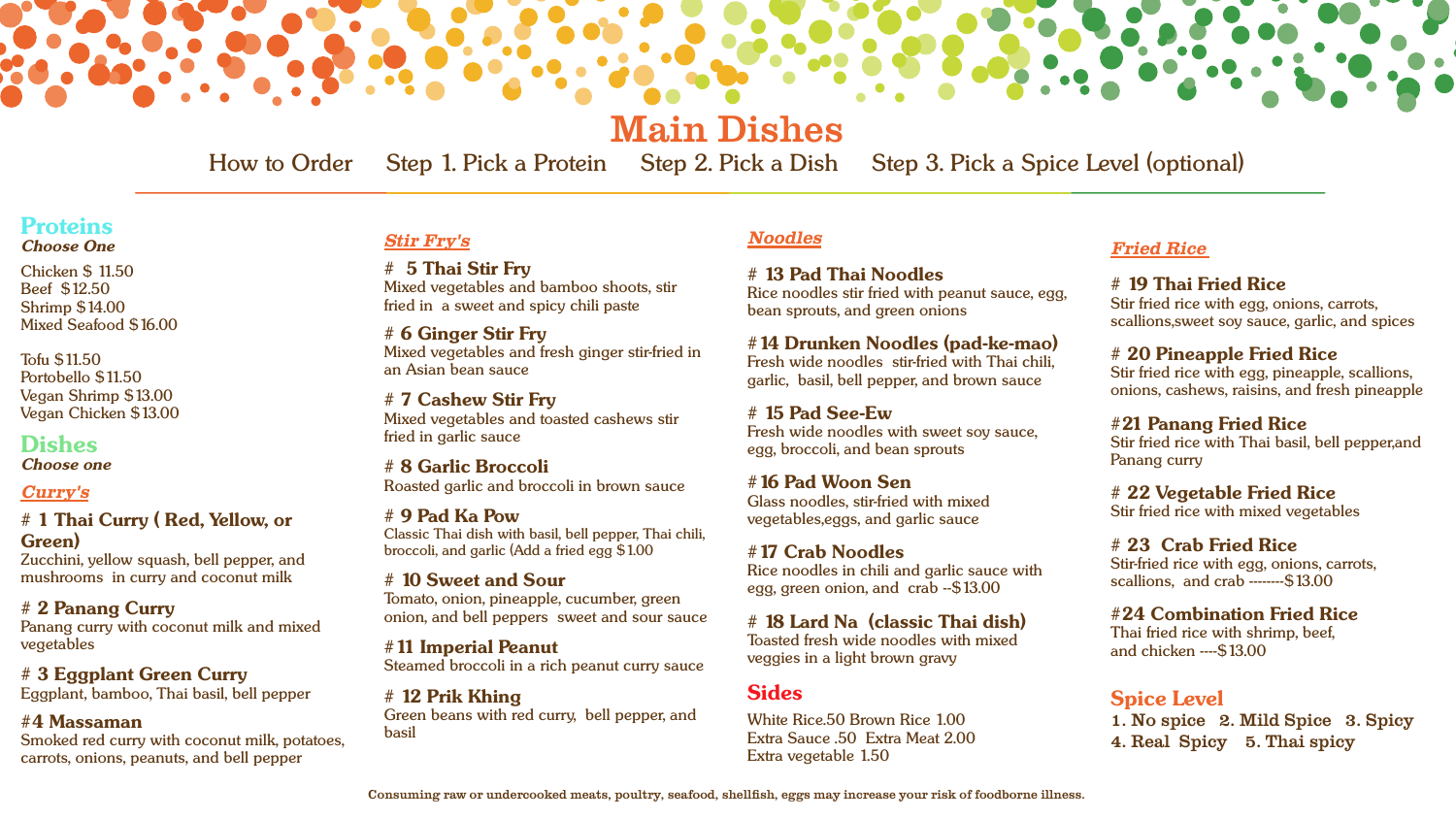

# Appetizers --Soup --- Salad --- Sandwiches

### **Starters**

Consumer Advisory: Consumption of raw or undercooked meat, poultry, eggs, or seafood may increase the risk of illness.

### **Jabs Corn Patties (4)**

Fresh sweet corn shaved off the cob and fried crispy - Served with fresh cucumber and rice wine vinegar sauce with chopped peanuts ...............................................\$7

#### **Pork Dumplings (5)**

Seasoned ground pork steamed in wonton wraps Served with soy vinegar sauce .....\$7

### **Satay's (4)**

Marinated in yellow curry and coconut milk Skewered and grilled - Served with red curry creamy peanut & cucumber rice wine vinegar sauces Chicken……............................................….......…\$7 Pork……….................…....................…..................\$7

Tofu…………........................................................…\$7

### **Fried Calamari**

Tender squid fried golden brown --Served with housemade sweet & sour...............\$8

#### **Crispy Spring Rolls ( 4 )**

Vegetables and glass noodles stuffed in wonton wrappers and fried- Served with housemade sweet n sour.............................\$6

#### **Shrimp Fingers (5)**

Poached shrimp, scallops, and squid tossed with mint, scallions, lemongrass, shallots, Thai chili, and cherry tomatoes, served with a spicy dressing........\$14

Wrapped in rice paper and deep-fried Served with sweet and sour.................... \$8

### Sandwiches

#### **Bahn Mi**

Cilantro, cucumber, jalapeno, daikon, carrots, garlic mayo, and pate on a French baguette. Chicken-----\$8 Pork ----- \$8 Tofu -----\$8

#### **Wraps**

Spring mix, cucumber, tomato, carrots, pineapple, raisins, and cashews drizzled with Thai peanut dressing Chicken------\$8 Pork -------\$8 Tofu -------\$8

### Soup

### **Tom-Kha Soup (Chicken, Tofu or Shrimp)**

Coconut milk, galangal, tomato, mushroom, kaffir lime, lemongrass, lime juice, and chili Small ...........\$5 Large ............\$10

Ground catfish with fresh herbs, shaved green bean, and red curry - Fried and served with a cucumber sauce ......\$8

### **Tom Yum Soup (Tofu, Chicken, or Shrimp)**

A hot and sour broth made of lemon grass,galangal, kaffir lime leaves, red chili, paste, lime juice, and mushrooms Small ....................\$5 Large .....................\$10

### **Wonton Soup**

Hand wrapped pork wontons cooked in a rich chicken broth Small.................. \$5 Large..................\$10

### **Thai Noodle Soup**

Rice noodles in a fragrant pork broth Served with bean sprouts, scallions, and cilantro,

| Sliced Beef and Meatball  \$12 |  |
|--------------------------------|--|
|                                |  |
|                                |  |

## Salad

### **Seafood Salad**

### **Green Papaya Salad**

Green papaya, tomatoes, shaved green bean,and peanuts - Tossed with Thai chili and palm sugar papaya dressing .........\$8

### **House Salad**

| Spring mix, cucumber, tomato, carrots,   |  |
|------------------------------------------|--|
| pineapple, raisins, and cashews drizzled |  |
| with a red curry peanut dressing \$6     |  |
|                                          |  |
|                                          |  |
|                                          |  |

### **Thai Larb Salad**

Minced chicken or beef in tangy spicy lime sauce with cilantro, mint, scallions, and ground roasted rice. ...................................\$10

### **Yum Woon Sen Salad**

Clear glass noodles,tomato, cilantro, onion. and Thai herbs and spices in a lime vinaigrette. Chicken .............................................................\$10 Shrimp ...............................................................\$12 Mixed Seafood............................................. \$14

#### **Fish Cakes (5)**

#### **Fresh Rolls (2)**

Lettuce, basil, carrots, and mint wrapped in rice paper and served with Thai peanut sauce

| Chicken, Pork, or Tofu\$5 |  |
|---------------------------|--|
| Shrimp or Vegan Shrimp\$6 |  |
|                           |  |

#### **Wings**

Thai Chili ---Korean BBQ (Kalbi) Mango Habanero - Original Hot - Garlic Parmesan - Lemon Pepper Half Dozen .........\$7 Dozen ..............\$12